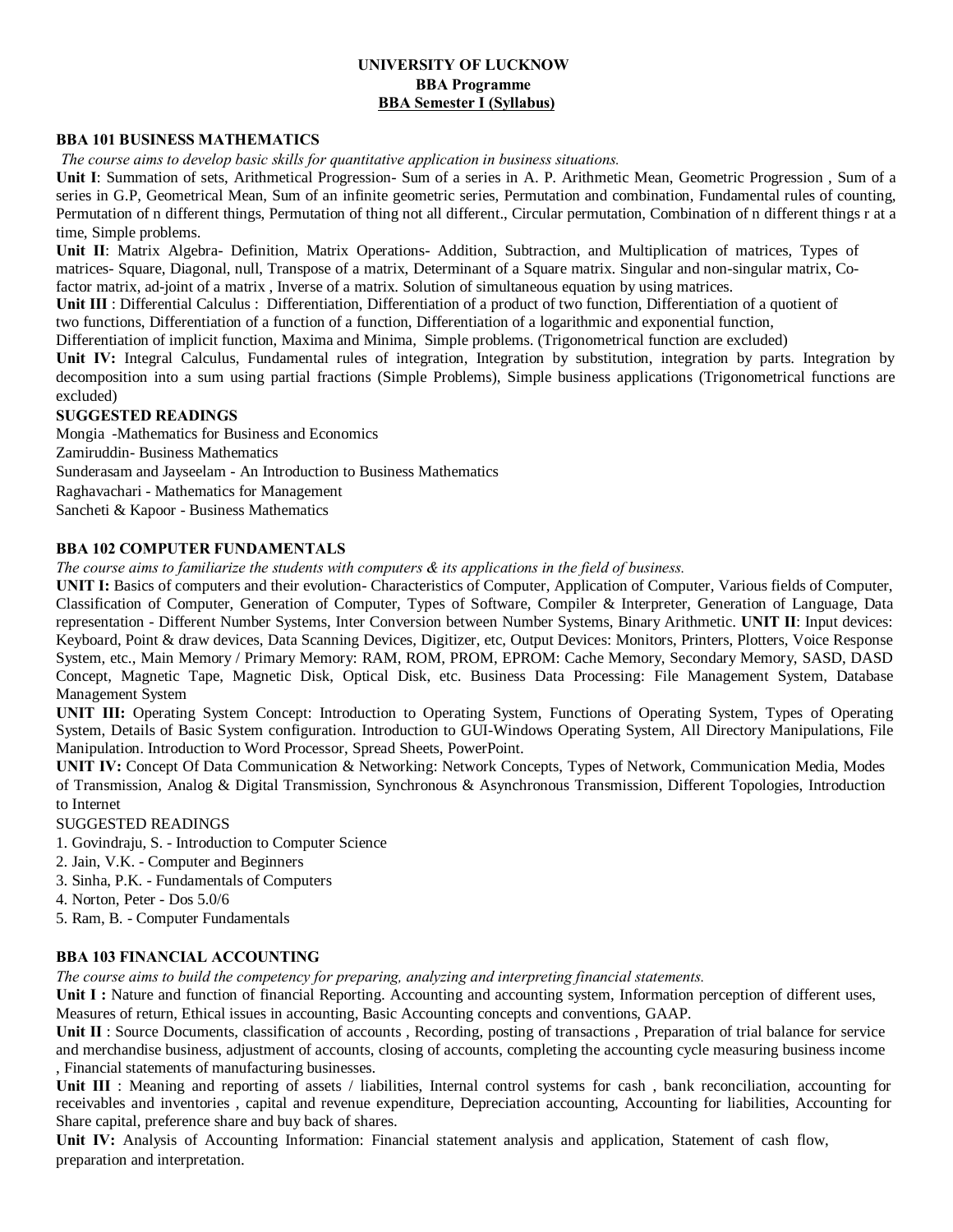SUGGESTED READINGS Grewal, T.S. - Double Entry Book-keeping Agarwal, B.B. - Higher Accountancy Shukla, M.C. - Advanced Accountany Maheshwari, S.N. - Introductions to Advanced Accountancy

## **BBA 104 MANAGERIAL ECONOMICS**

*The course aims to acquaint the students with micro and macro economic fundamentals required for business analysis***.**

**Unit I**: Introduction - Meaning, nature and scope of Managerial Economics, Significance in decision making. Fundamental principles, Demand Analysis- Introduction to Law of demand, types of demand, individual and market demand, curves & schedule, Demand determinants, Importance in decision making. Demand Forecasting - meaning and methods. Elasticity of Demand - Meaning, types, measurement and significance.

**Unit II**: Production Function - Meaning, Law of variable Proportions, Returns to scale. Iso-Product Curves- meaning and features, Cost Concepts - Meaning and types of Costs, Cost 6 output relationship in short and long run. Break Even Point-Meaning, features and significance.

**Unit III:** Market Structure and Pricing Theory - Pricing under different market conditions - perfect competition, imperfect competition and monopoly. Price discrimination under monopoly and necessary condition and degrees of price discrimination.

**Unit IV**: National Income- Meaning, concepts, various methods of measurement, Difficulties in measuring National Income, Trade Cycle- Introduction, various phases of trade cycle, Hicks Theory of trade cycle, Keynes Theory of Trade cycle.

SUGGESTED READINGS

1. Stonier & Hague -Test Book of Economics

2. Sundaram & Vaish - Principles of Economics

3. K.K. Dewett - Principles of Economics

## **BBA 105 MARKETING FUNDAMENTALS**

*The course aims to build foundation of marketing concepts.*

Unit I: Meaning and concepts of Marketing, Sales Concept, Marketing concept, Social Marketing concepts, Societal Marketing concept, Marketing Mix, 4 Ps of Marketing , Marketing Environment in India.

Unit II: Market Segmentation, bases for segmentation, Selection of Target Market and Positioning, Product, Product line, Personality , Product mix and Product Life Cycle.

**Unit III:** Pricing - Factors affecting pricing , methods of pricing, distribution channels, types of intermediaries.

**Unit IV**: Promotion, elements of promotion mix, advertising, Functions, criticism, types : sales promotion techniques,

difference between advertising and personal selling, direct marketing.

SUGGESTED READINGS

Marketing Management -Ramaswamy & Namakumari, Macmillan

Marketing Management - Arun Kumar & Meenakshi, Vikas

Principles of Marketing - Philip Kotler, Armstrong, Pearson Education

## **BBA 106 PRINCIPLES OF MANAGEMENT**

*The course aims to provide fundamental exposure and understanding of the concepts, theories and practices of management.*

**Unit I:** Introduction, Nature of Management, Development of Management Thought, Schools of Management Thought, Management Process & Co-ordination, Managers need for understanding Internal and external environment

Unit II : Planning, Fundamentals of planning, Objectives, Policy & Strategy, Forecasting, Decision Making, Organizing, Organization Theory, Design of organization structure, Authority & Responsibility, Line and Staff Relationships, Pattern of organizational design, Groups in organization, Dysfunctional Aspects of Organization, Organizational Change. .

**Unit III:** Staffing, Fundamentals of staffing, Recruitment & Selection, Training & Development, Performance Appraisal, Directing, Fundamentals of Directing, Motivation, Concept and techniques, Leadership Approaches and Communication. **Unit IV** : Controlling, Nature and Scope of Control, Types of Control, Control Process, Management by Exception (MBE), Effective Control System, Control Techniques - Traditional and Modern.

SUGGESTED READINGS:

Essentials of Management : Harold Koontz, Heiriz, Weihrich.

Management, Tasks Responsibility and Practices : Peter F Druckers.

Principles and Practice of Management: L.M Prasad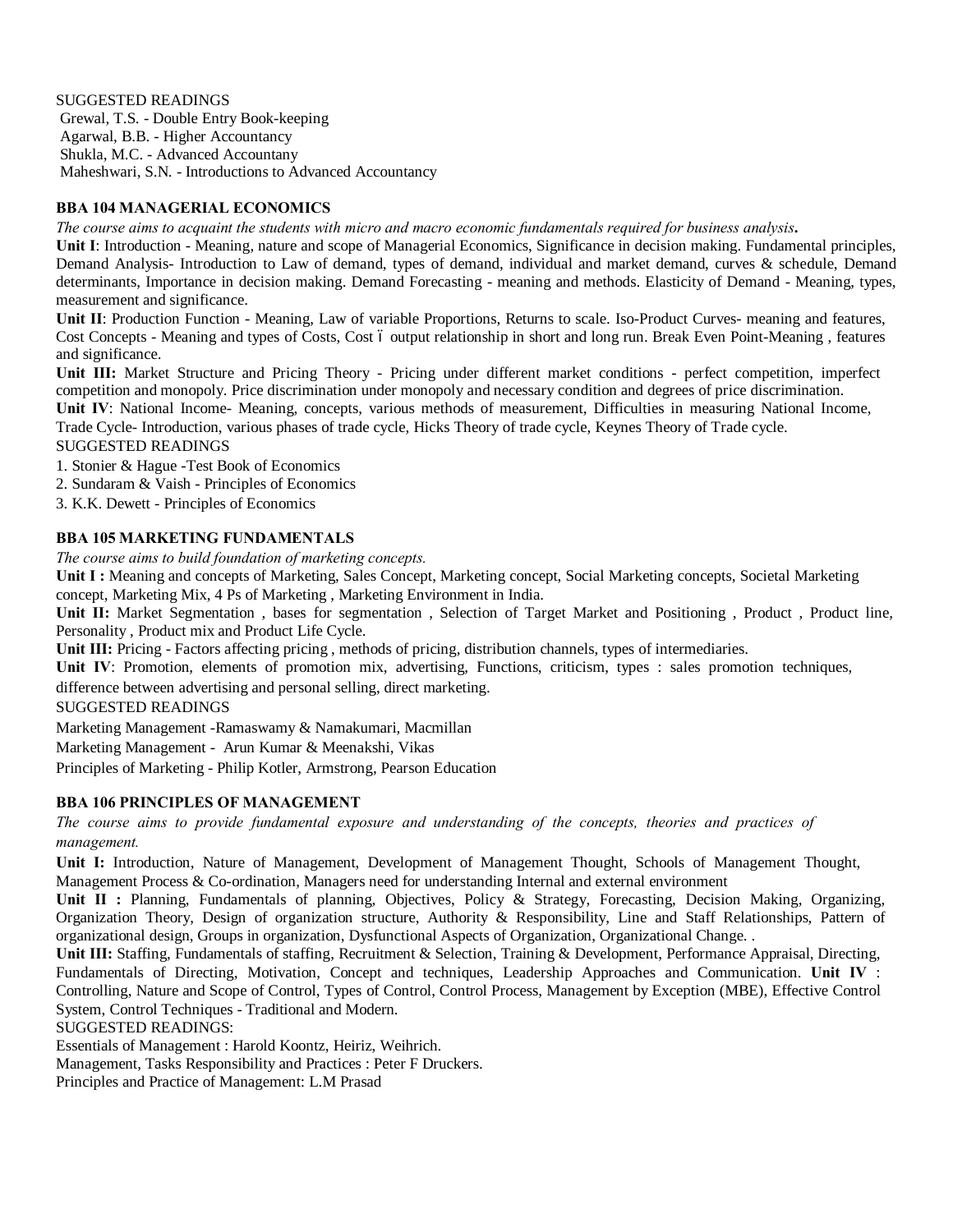# **BBA Semester II (Syllabus)**

## **BBA 201 BUSINESS COMMUNICATION**

*The course aims to develop written and verbal communication skills for effective business communication.*

**Unit I** :Introduction to Business Communication, Characteristics of Effective Organizational Communication, Basic Forms of Communication, Process of Communication, Principles of Effective Business Communication, 7 Cos.

**Unit II** : Barriers to Communication, Facilitators to Communication, Effective Listening, Perception & Reality, Role of Opinion, Attitudes & Beliefs, , Mal-functions of communication, Business Etiquettes,

**Unit III** : Forms of Business Communication, Written Communication, Oral Communication, Non verbal Communication, Technology of Business Communication, Peculiarities of Communication in Indian Organizations, Conflict Management. **Unit IV**: Conduct of Meeting- Agenda, Notice, Notes, Minutes, Office Memorandum, Office Orders, Press Release, Business Letter Writing-Need, functions & Kinds, Layout of letter writing, Types of letter writing, Report writing- Problems, Organization and techniques of writing.

## **BBA 202 BUSINESS STATISTICS**

*The course aims to build skills for statistical inference of business data*

Unit I: Definition of statistics: Primary and secondary data, classification and tabulation of data. Measures of

central tendency- Arithmetic mean , geometric mean and harmonic mean, mode, median.

Measures of dispersion- Range, quartile deviation, mean deviation, standard deviation, absolute and relative measures of dispersion, Coefficient of variation.

**Unit II:** Correlation Analysis-Introduction, Importance of correlation, Analysis, Types of correlation- Positive and Negative correlation, linear and non -linear correlation, Measures of correlation-scatter diagram method, Karl Pearsonos co-efficient of correlation (Grouped data also), Spearman $\alpha$  Co-efficient of Rank Correlation.

Regression Analysis: Difference between correlation and regression, Lines of regression. Methods of least squares, Fitting straight lines, Properties of regression line, Regression Co-efficient and their properties.

**Unit III:** Probability-Definition of probability, Classical and empirical probability, Addition and Multiplication rule of probability. Conditional probability, Simple problems.

**Unit IV :**Time series analysis: Utility of time series, Components of time series , Time series models- Addition and Multiplication model, Measurement of trend- Graphic method, Moving average methods, Method of least squares, fitting a straight line trend, seasonal variations- Estimation of seasonal variations, Method of simple average,ratio to trend method, ratio to moving average method , cyclical variations.

SUGGESTED READINGS :

Gupta S.P. and Gupta M.P. : Business Statistics.

Elhans, D.N. : Fundamental of Statistics.

Gupta C.B. : Institutional of Statistical Methods.

Sancheti & Kapoor : Statistics- Theory methods & Applications.

## **BBA 203 FOREIGN TRADE OF INDIA**

**COURSE OBJECTIVE:** This course aims to equip students with a broad based knowledge of trade practices in India.

Unit <sup>-</sup>I: Introduction 6 Trade its meaning and types. Difference between internal and international trade. Theories of International Trade. India's Internal Trade- Characteristics and Problems. Coastal trade and trade of Uttar Pradesh. Terms of Trade. Trade : Terminology and abbreviations.

Unit-II: Foreign Trade of India ó Before independence, During Planning Period, Recent trends in India<sub>gs</sub> Foreign Trade. Major Items of Exports: Composition, Direction and Future Prospects, Major Items of Imports: Composition, Direction and Future Prospects.

Unit –**III:** Free Trade and Protective trade policies, India<sub>(s)</sub> Major trading partners. Financing of foreign trade, National Level Financing Institutions: EXIM Bank, ECGC and other institutions in financing of foreign trade, STC, MMTC, SEZ and EPZ. Export promotions.

**Unit –<b>IV:** Strategy for Trade Policy in India 6 General Developments during planning period. Recent World trade Scenario, Recent changes in trade policy, Trade agreements 6 Bilateral and Multilateral Trade Agreements. GATT & UNCTAD, WTO. India@ Balance of Trade and Balance of Payments.

## **Books Recommended:**

- 1) Bhagwati J. Srinivasan ó Foreign Trade regimes and Economics development
- 2) Jaiswal Bimal & A.K.Singh  $6$  Foreign Trade of India
- 3) Plaekar ó Trade of India
- 4) Salvi P.G. 6 New Directions on India<sub>gs</sub> Trade policy.
- 5) Cherrunilam F. 6 International Trade Export Management
- 6) Singh,  $M$  6 India $\alpha$  Export trends
- 7) Varshney R.L. ó Indiaøs Foreign Trade

# **BBA 204 ENVIRONMENTAL STUDIES**

*The course aims to make students conscious of environmental concerns and understand the consequences and impact of*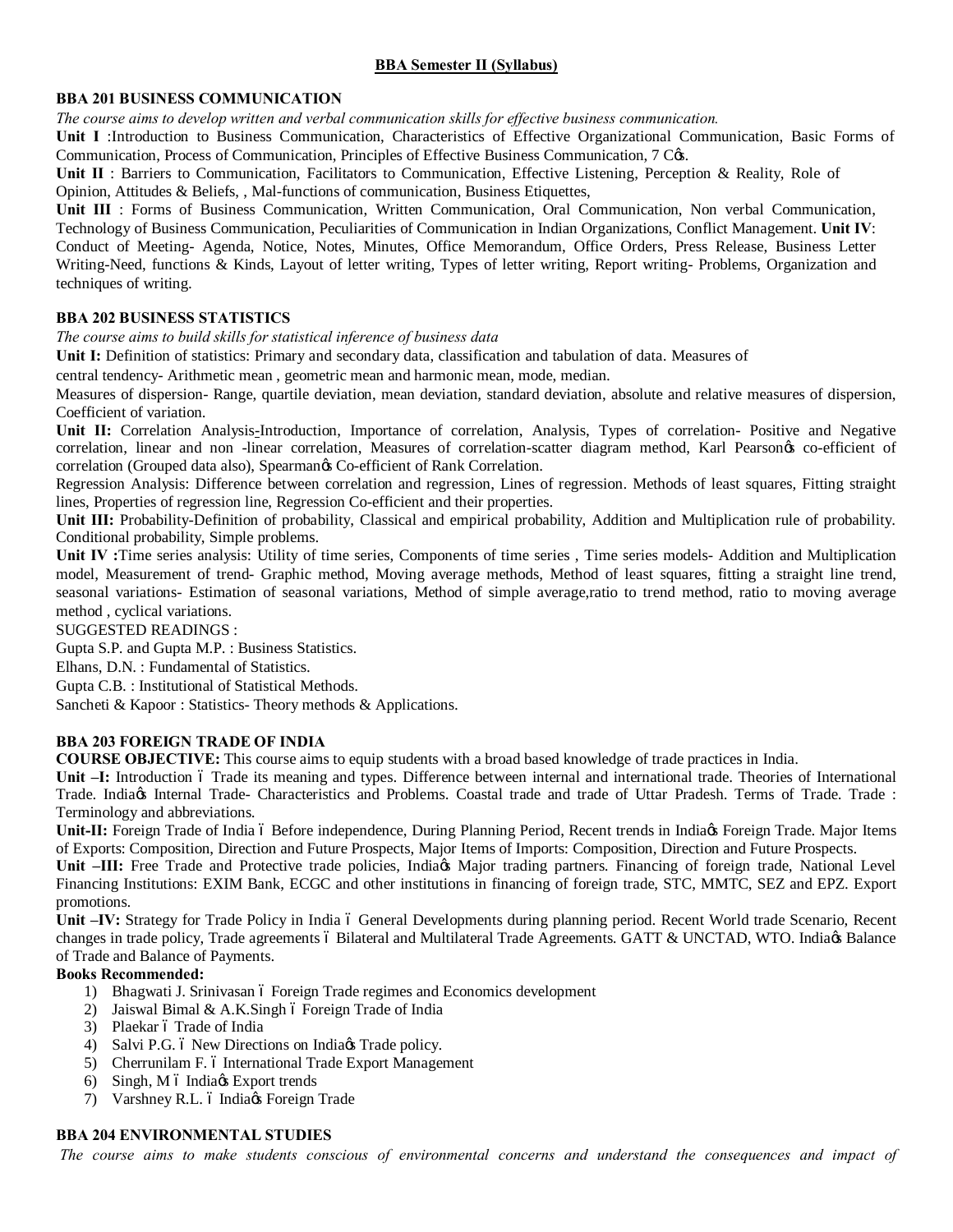### *environmental trends on human life and business.*

**Unit I:** Introduction to Environmental studies, Sustainable development, Realm of Ecology, Environmental Management System (EMS), Biodiversity, Business and Environment, Environmental Ethics

Unit II: International Efforts for Environmental protection, India<sub>ce</sub> efforts for Environmental protection, Public Policy, Role of NGOs, Environmental clearance for establishing and operating Industries in India

**Unit III:** Global Environmental Problems, Global Warming, Ozone depletion, Air & Noise Pollution, Water Resources, Land Management & Soil Pollution, Waste Management, Forest & Wild life Management,

**Unit IV:** Indian Environmental Laws, Wild Life (Protection) Act, 1972, Water (Prevention & Control of Pollution) Act, 1974, Environment (Protection) Act, 1986, Air (Prevention & Control of Pollution) Act, 1981.Functions of CPCB and SPCB,ISO-14000.

## **BBA 205 FINANCIAL MATHMATICS**

*This course aims to develop the competency of understanding the impact of time value of money on valuation of financial assets and liabilities***.**

**Unit I** Basic Concepts, Simple and Compound Interest, Kinds of interest rates- effective rate of interest , Nominal rate of interest and force of interest, Relationship between effective and nominal rate of interest.

**Unit II** Present value and discount rate, Effective and nominal rate of discount, Relationship between interest and discount, Equation of payment.

**Unit III** Valuation of annuities- Certain, Present value of an annuity, Present value of an annuity payable *p* times a year, Present value of deferred annuities, perpetuities. Accumulated value of an annuity, Accumulated value of annuities payable *p* times a year.

**Unit IV** Valuation of securities, Present value of bonds, Present value of preference shares, Present value of equity shares, growth in dividends - Normal growth and super normal growth , Relationship between price, earnings and dividends .

## **BBA 206 INDIAN VALUE SYSTEM**

*This course aims to provide familiarity with aspects of Indian Values emanating from our social and cultural background impacting the quality of decision making.*

Unit I: Features of Indian Social System and Social Institution affecting values: Cultural History of India, Characteristics of Indian Social System and Important Social Institutions, Indian Education systems (In Ancient, Medieval and Modern India) **Unit II:** Indian Value System: Indian Values in management, Four ashrams, Purushartha, Varna and Caste system

**Unit III**: Indian Ethical Theories: Nature and Scope of Ethics, Psychological Basis of Ethics, Indian Ethical Theories (a) Kautilya (b) Manu, An outline of Ancient Legal System and its utility in present, in India

**Unit IV**: Impact of Social and Cultural Factors on Business:Guilds (Shreni) and their role in business promotion in Ancient India, Role of Indian Culture in Business Promotion, Indian traditions for decision-making and management of stress, Philosophy of Yoga and its modern relevance.

#### SUGGESTED READINGS

Indian Ethos and Modern Management, by B L Bajpai The Present Crises of Faith, by S. Radha Krishnan Ethics and the Conduct of Business, by Boatright (Pearson Education) Human Values and Professional Ethics, by R R Gaur and G P Bagaria Break-free, by Debashish Chatterjee (Penguin) Teach Yourself Philosophy of Religion, by Mel Thompson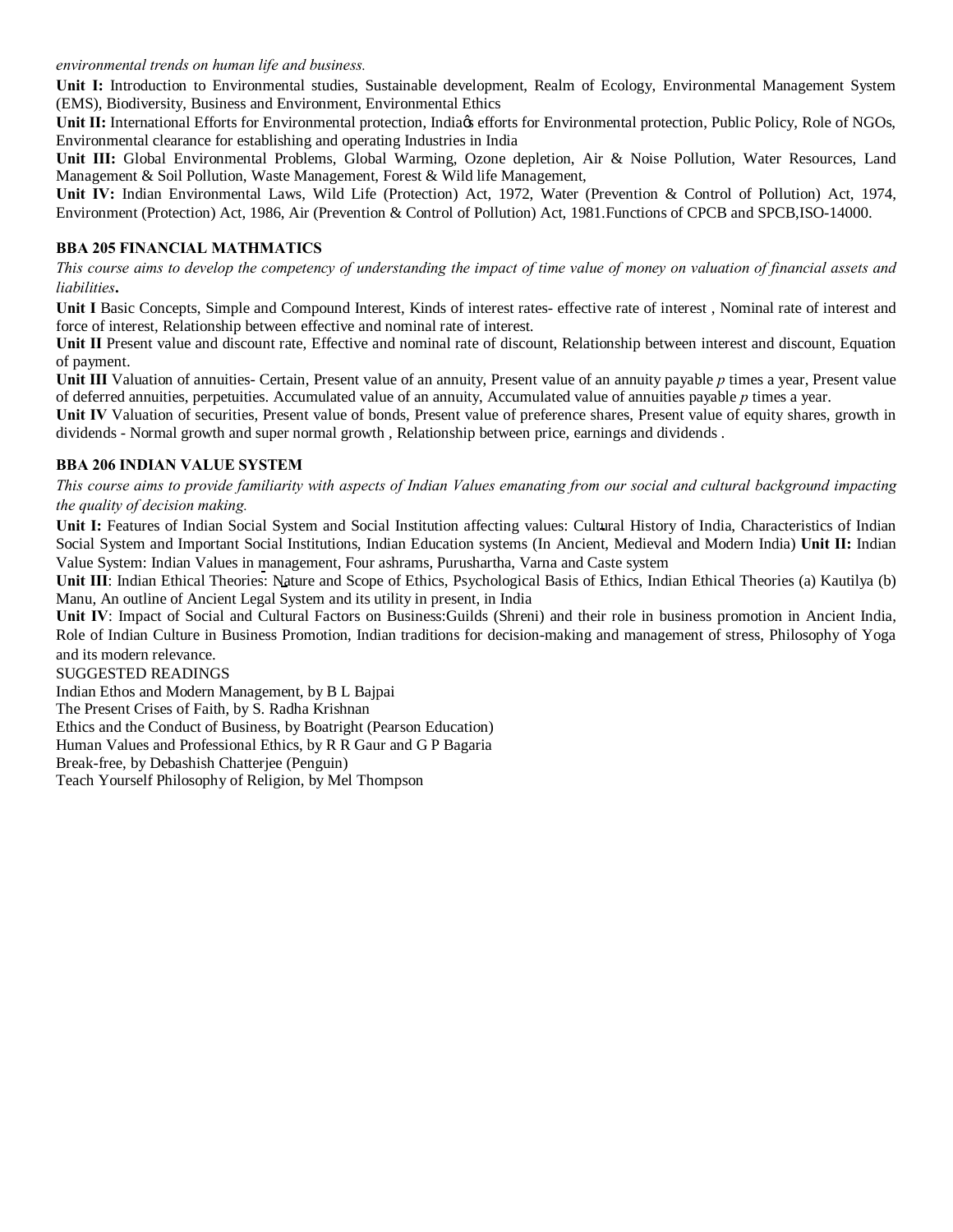# **BBA Semester III (Syllabus)**

## **BBA-301: ADVERTISING MANAGEMENT**

This course aims to familiarize the student with the basic principles of advertising and introduction to media involved. **Unit I:** Definition, Nature and evolution of advertising, its functions and role, criticism, social, economic and legal aspects of advertising.

Unit II: Place of advertising in Marketing Mix, Indian advertising industry, copy writing: different elements of a copy and layout **Unit III:** Advertising budget: Objectives, preparation and methods of advertising budget; advertising agency: function, selection and compensation.

**Unit IV:** Advertising media: different types of media, function, merits and demerits of media, selection of media and its vehicles.

SUGGESTED READINGS

D.OGILVY, ADVERTISING

Chunawala, Advertising

Sontakki, Advertising

Manvendra Mohan, Advertising

Kazmi and Batra, Advertising and Sales Management, Excel

# **BBA 302 Banking Operations Management**

**Unit I** Indian financial System, Banking System in India, Financial sector reforms in India, RBI 6 role, functions, monetary policy and credit control, commercial banking in India, Regulatory Environment for commercial bank in Indian core banking.

Unit II Operational Aspect of commercial banks in India, Relationship between Banker and customers, Types of customer a/c, Cheques, Endorsement, Presentment, Dishonour, Rights and liabilities of Paying and collecting Banker, Time Value of money – calculation of interest on loan & deposits, EMIs, Present Value, future value and loan Amortization.

**Unit III** Negotiable Instruments, Bills of Exchange and Promissory notes, Rights and liabilities of parties, Bills discounting and Purchasing, ancillary Services of the Bankers.

**Unit IV** Employment of funds by Commercial Banks Financial statement analysis, Types of securities, mode of creating charge, Bank guarantees, Asset 6 liability management in commercial Banks. Basel norms.

## **SUGGESTED READINGS**

- 1. Shrelekhar: Banking
- 2. Jaiswal Bimal : Banking Operations Management
- 3. Jhinghan M.L. : Banking Theory & Practice

# **BBA 303 Business Environment**

This course aims to familiarize the student with the Indian business environment and provide him / her an insight into the control mechanisms adopted by government.

Unit I : Various types of economic systems being followed in the world, Comparison between the capitalist and socialist economies, The Indian economic system pre and post independence, The industrial policy 1951 and 1991 (statement, functions, implication and comparison) Private, Public and Co-operative sectors: meaning, role and importance.

Unit II : Macro and Micro factors that affect the environment, Controllable and uncontrollable factors as regards the organization, macro and micro environment and their respective components , Environment scanning techniques: SWOT,ETOP with practical examples, Monetary, Fiscal, Exim Policies, Budget 6 roles and functions affecting the business environment.

Unit III ; Globalization and Liberalization and their effect on the Indian business environment, SEZs , EPZs, Privatization: implications and effects with examples, MNCs as a source of technology, merits and demerits , Indian MNCs, Social responsibilities of business 6 definition, examples and affects on the business environment.

**Unit IV**: Regulatory and control mechanism such as fiscal policy ,MRTP,FEMA,IRDA,SEBI and their changing dimensions, Delicensing, Price control mechanism, functioning of bureaucratic decision making and its effect on business environment, SSI 6 types, role in the economy, merits and demerits, Financial institutions – structure , functions ,roles and working

## SUGGESTED READINGS

Cherunilum, Francis, Business Environment, Himalaya Publishing House

Dutta and Sundaram, Indian Economy, S. Chand and Co.

Mamoria, C.B., Social Problems and Social Disorganization in India, Kitab Mahal

Mathew, M.J., Business Environment, RBSA Publishers, Jaipur, 1996.

# **BBA 304 MANAGEMENT ACCOUNTING**

*This course aims to develop the competency for making correct analysis of relevant information required for managerial decision making.*

**Unit I:** Management accounting: Definition, Differences with financial accounting, Management process & accounting, The value chain of business function, Introduction to CVP relationships, Measurement of Cost Behaviour

Unit II: Introduction to manufacturing costs, job costing, process costing, activity based costing,.

**Unit III**: Relevant information & decision making, Special order & addition, deletion of product and services, Optimal uses of limited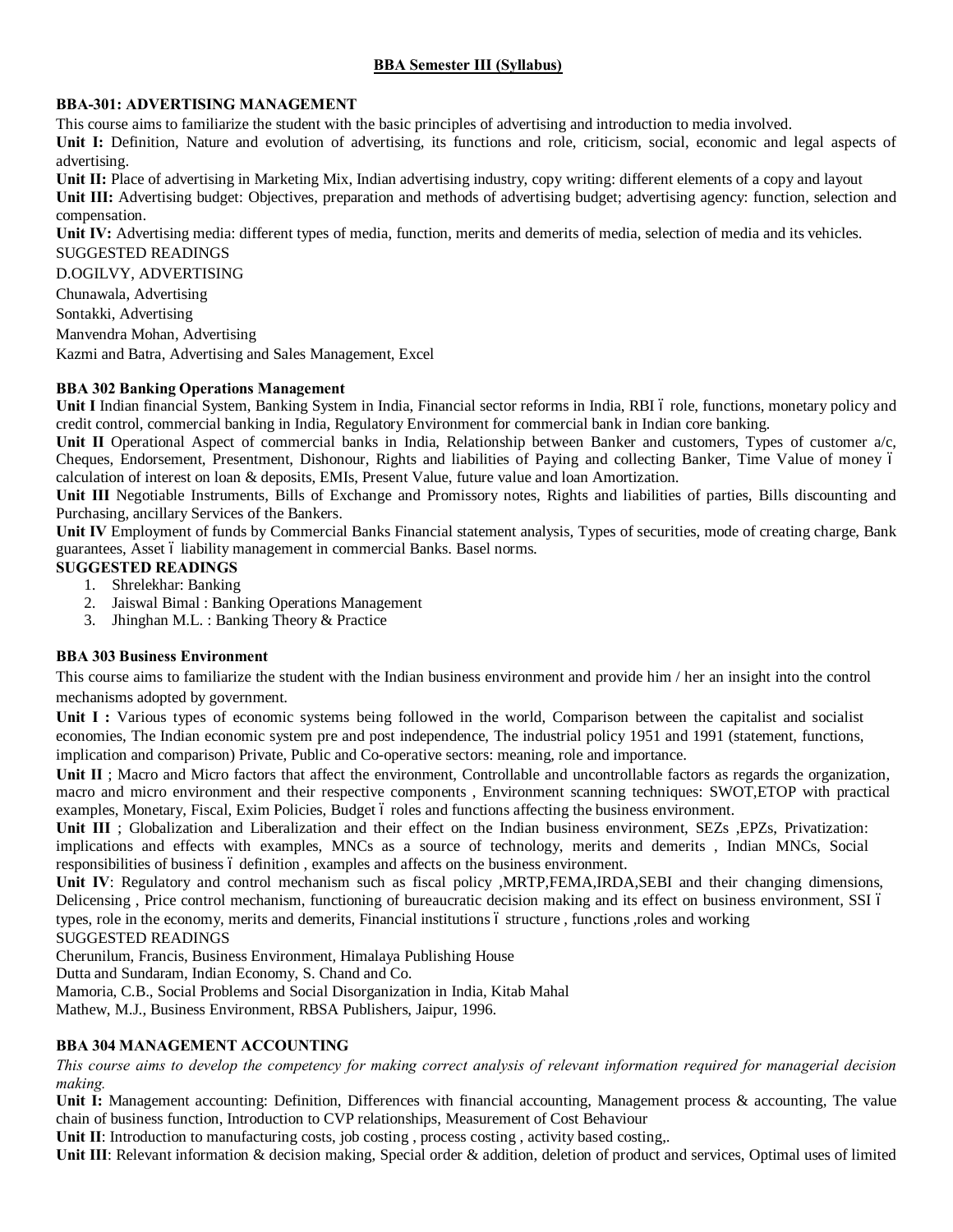resources, Pricing decisions, Make or buy decision, Join product cost.

**Unit IV**: Preparing the master budget and functions budgets, Flexible budgets, Variance analysis, Introduction to Management Control Systems.

SUGGESTED READINGS :

1. Anthony - Management Accounting

2. Pandey, I.M. - Management Accounting

3. Ahmad Nisar - Management Accounting

## **BBA 305 ORGANIZATIONAL BEHAVIOUR**

*The course aims to provide an understanding of the basis concepts, theories and techniques in the field of human behaviour at the individual, group and organizational levels.*

**Unit I:** Meaning and development of Organizational Behaviour, Need for Organizational Behaviour, Challenged and opportunities for Organizational Behaviour , Organizational Behaviour Model.

**Unit II:** Perception: Components, factors influencing perception process; Personality: Determinants, theories, measurement; Motivation: Meaning, types and theories; Learning: Meaning, models of learning.

**Unit III:** Group formation and development, inter-group conflict, Nature, process and resolution techniques; Communication process, meaning, barriers and methods to overcome barriers; Leadership: meaning, style, models of leadership

**Unit IV:** Group Dynamics, Group Cohesiveness. Stress: Causes, Stages and effects; Organizational Culture; Organizational Change and development.

SUGGESTED READINGS

- 1. Robins, Stephen P. Orgnaisational Behaviour
- 2. Schen Organisational Psychology
- 3. Davis, K & Newstorm Human Behaviour at Work

4. Prasad, L.M. - Oranisational Behaviour

#### **BBA 306 RESEARCH METHODOLOGY**

*The course aims to make students understand the technicalities involved in a research work.*

**Unit I:** Introduction to Research Methodology: Meaning, Objectives, Categories of Research, Features of good research studies, Types of Research Studies, Scientific & non scientific methods, Research Methods & Research, Methodology. Importance of Research in Management Decisions: Defining Research Problems, Formation of Hypothesis, Research design: Types of Research design, Research design in case of different research studies.

**Unit II :** Methods and Techniques of data collection: Types of data collection, Methods used for collection of different data types. Sampling and sampling distribution: Importance of Sampling, Methods of Sampling, Sampling errors, Test of Hypothesis. Attitude Measurement and Scales: Introduction to attitude - Various Methods to measure attitude.

Unit III: Data presentation and analysis: Data preparation & preliminary analysis, Statistical Analysis & Interpretation of data: Non parametric tests. Multivariate Analysis of Data. Model Building & Decision Making, Additional Statistical Methods. **Unit IV:** Report writing & presentation: Writing & formatting of Reports, Presenting your research reports & talks, Graphical Presentation.

SUGGESTED READINGS

Research Methodology, by C R Kothari, Vishwa Prakashan

Business Research Methods, by William G Zikmund, Thomson.

Research Methods, by William M C Trochim, Biztantra.

Marketing Research, by A Parasuraman, Dhruv Grewal, Biztantra

Methodology of Research in Social Sciences, by O R Krishnaswami, M Ranganatham, HPH.

## **BBA 307 Foreign Language (French/German – Non Credit) Compulsory**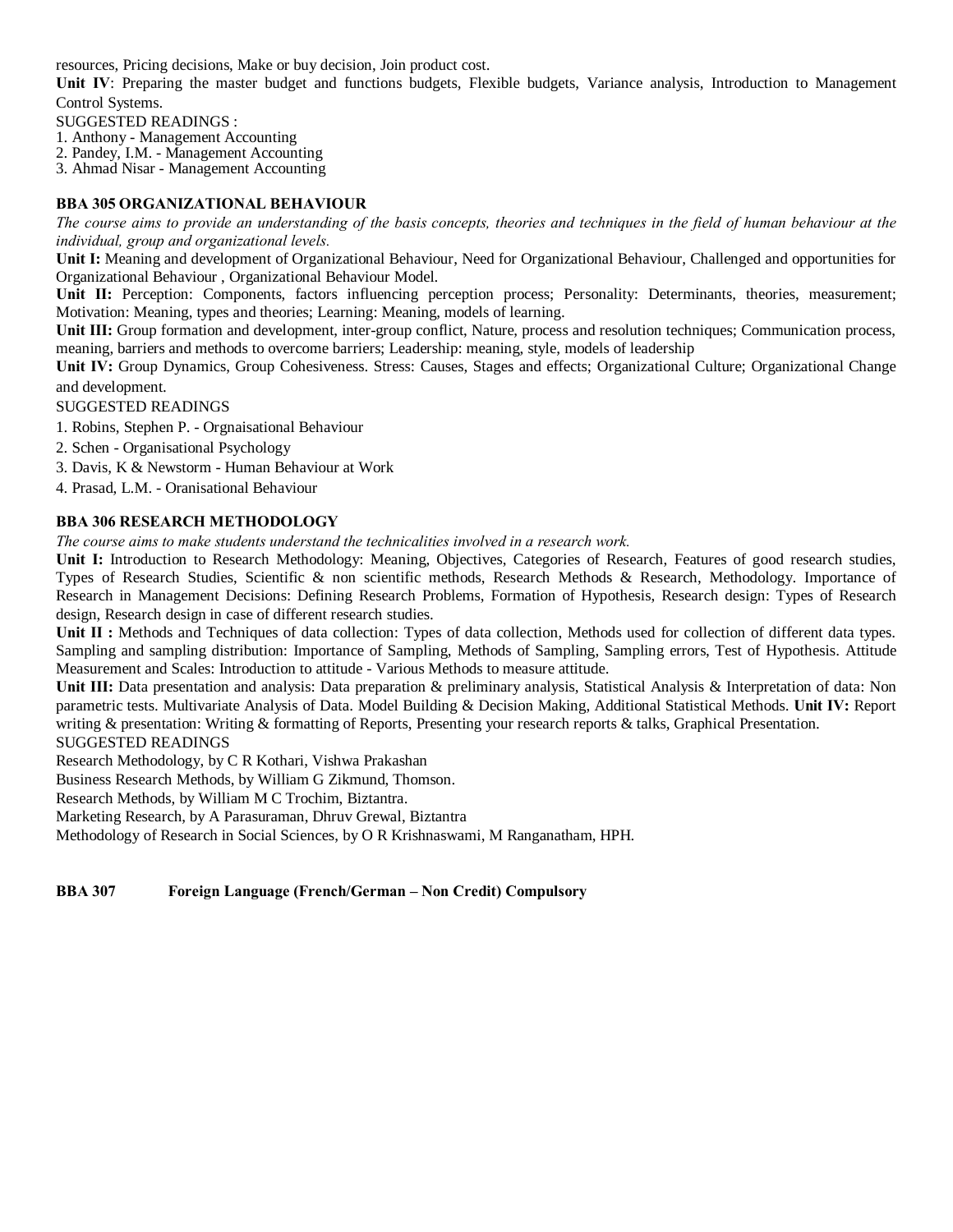# **BBA Semester IV (Syllabus)**

#### **BBA 401 BUSINESS LAWS**

*This course aims to familiarize the students with the Indian Contract Act, Law of Partnership, Sale of Goods Act and Negotiable Instruments Act.*

Unit I: The Indian Contract Act: Nature of contract, Elements of valid contract, Offer & Acceptance, Communication of offer, acceptance & revocation, Capacity of contract, Coercion, Free concert, Duress & undue influence, Fraud, Misrepresentation, Mistake, Legality of object, Contingent Contract, Quasi Contract, Perforance of Contract, Breach of Contract.

**Unit II:** Law of Partnership: Partnership distinguished from similar organization, Types of partner, Duties of partner, Liability of partner, Dissolution of partnership

Unit III: Sale of Goods Act: Goods & Their classification, Price, Conditions & Warranties, Passing of properties & goods, Performance of a contract of sales, Buyers right.

**Unit IV:** Negotiable Instruments Act: Definition, Features, Assumptions, Promissory Notes, Bill of Exchange, Cheque, Material alterations, Payments in new courts, Conditions when bankers must refuse payments, Negotiations, Endorsements, indorsement, Kinds of bills, their expectancies, Presentment, Dishonour, Compensation, Hundies & their Kinds.

#### SUGGESTED READINGS

Gulsan & Kapoor : Business Law including Company Law.

Singh, Avtar : Principles of Mercantile Law

Pandiya , R.S. : Principles of Mercantile Law

Shukla M.C. : A Manual of Mercantile Law

Bare Acts. : Indian Contract Act, 1872. Sale of Goods Act, 1930 Partnership Act, 1932. The Negotiable Instruments Act, 1881 .

#### **BBA 402 FINANCIAL MANAGEMENT**

*This course aims to equip the students with the fundamental principles & techniques of financial management concern with acquisition & use of funds by a business firm.*

**Unit I**: Financial Management goals & objectives, Functions of financial managers, Concepts of risk and return, Environment of finance in organization of finance function, Introduction to time value of money, Capital Budgeting techniques.

**Unit II:** Cost of Capital, Capital Structure - Theory & Practice, EBIT, EPS Analysis, Dividend decisions & policy. **Unit** 

**III:** Long term financing, Working capital management - Cash, credit, Inventory Management & Financing,

Unit IV: Financial Statement Analysis, Financial planning & budgeting, Introduction to international financial management. SUGGESTED READINGS

Horne, James Van- Financial Management & Policy Rustagi R.P.- Introduction to Financial Mannagement

Kuchal, S.C.- Financial Management

Pandey, I.M.- Financial Management

## **BBA 403 HUMAN RESOURCE MANAGEMENT**

*The course aims to familiarize the students with the importance of human resource in the present day organizations and its subsequent management as a 'resource".*

**Unit I:** Nature and Concept of HRM: Human Resource Management: History. Concepts- Personnel Management, Human Resource Development and Human Resource Management, Importance of HRM and present day challenges, Understanding the present day scenario, Evolution of HRM into strategic HRM, Human Resource Planning: The process of Human Resource Planning, Limitations.

**Unit II:** Job Analysis: Process of Job-analysis and Design: Outcomes of Job-analysis- Job Description, Job Specification and job Evaluation. Job Design. Recruitment, Selection and Placement: Factors affecting Recruitment, Process of Recruitment, Sources of Recruitment. Process of Selection- Stages; Socialization and Induction; Promotions, Demotions, Transfers and Separations.

**Unit III:** Training & Development: Difference between training and development, Training Methods, Executive Development. Performance Appraisal: Methods of Performance Appraisal, Possible Errors in Appraisal Process, Planning for Performance Improvement.

**Unit IV:** Compensation Planning: Objective of Compensation Planning, Theories underlying Motivation and Remuneration, Developing Pay Structures, Principles of Wage and Salary Administration, Current Trends in Salary Administration. Industrial Relations & Workers Participation in Management: Theories of Industrial Relations, HRM Practices 6 Change in perspective, Strategic management of Industrial Relations, Collective Bargaining policies and Practices, Workersø Participation in Management, Quality Circles.

## SUGGESTED READINGS

Human Resource Management ó Text & Cases, by VSP Rao, Excel Books Human Resource Management 6 Text & Cases, by K. Ashwatappa 6 Tata McGraw Hill Human Resource Management, by Cynthia Fisher, Shaw 6 Wiley / Biztantra Human Resource Management, by Gary Dessler, Person Publications

## **BBA 404 INFORMATION MANAGEMENT**

*The course aims to develop the basis understanding of the information systems and their role in business organizations.*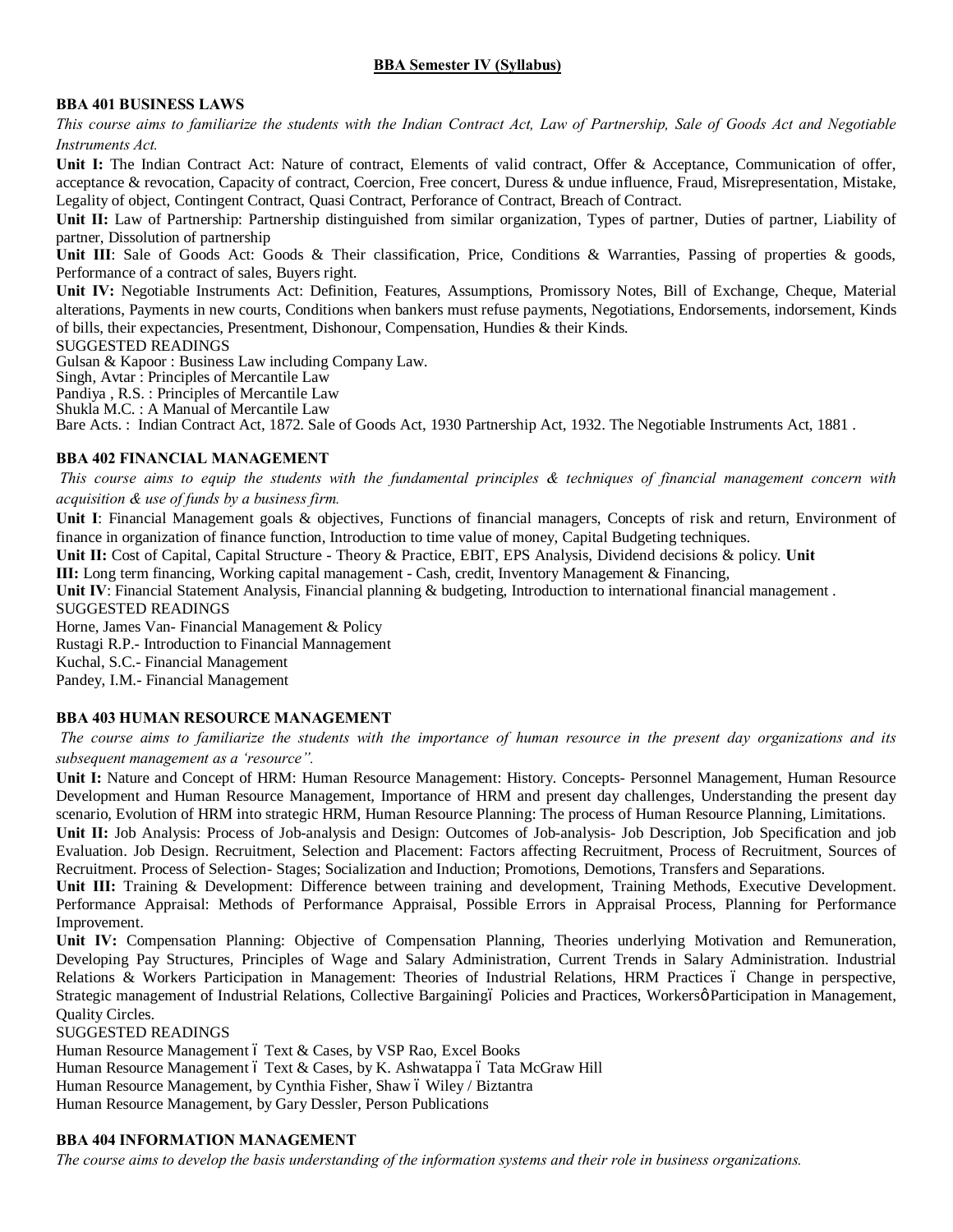Unit I: Core Concepts in Information Systems, Information Systems in Business: Framework and resources. Unit II: Functional and Cross-functional Information Systems.

**Unit III:** Decision Support Systems; Executive Information Systems; Executive Support Systems; Knowledge Base Systems; Expert Systems, Trends in Information Systems.

**Unit IV:** Data Base Management Systems: Concept, Components, Centralized and Distributed Database Systems. SUGGESTED READINGS

Brein James, O., Computers in Business Management : An Introduction Bentley Trevoi, Management Information Systems and Data Process

# **BBA 405 OPERATION MANAGEMENT**

*The course aims to familiarize the students with the basic concepts of Operations and Production Management*.

**Unit I:** Introduction: Meaning, Nature and Scope of Production and Operation Management. Objectives of Operations Management. Duties and Responsibilities of Operations Management. Production Function. Systems approach to Operations Management. Manufacturing system: Mass, Batch, Job-Shop and Project.

Unit II: Plant Location: Nature, Factors considered in location, Methods and Type of areas. Plant Layout: Objective of good layout, Factors influencing layout and Types of layout. Material Handling Equipment: Importance, Objective, Principles, Factors affecting selection equipment and types of handling equipment.

**Unit III:** Work Study: Method study and work measurement- Importance, Objectives, Application areas, Steps in method study and Techniques of work measurement. Production Planning and Control: Role and Scope of PPC in Operations Management, Factors influencing production planning and benefits of production control.

Unit IV: Inventory Management: Factors influencing and Objectives of inventory management. Techniques of inventory management. Quality Control and Materials Management.

SUGGESTED READINGS

*.*

Production & Operations Management, by Upendra Kachru, Excel Books.

Operations Now, by Byron J Finch, Tata Mc Grawhill

Operations Management, by Gaither & Fraizer, Thomson South Western.

## **BBA 406 CONSUMER BEHAVIOUR**

*The course aims to provide insights into consumer behavior required for marketing decisions*

**Unit I**: Meaning and nature of Consumer Behaviour, Factors affecting Consumer Behaviour, Consumer Involvement and decision making, Models of decision making.

**Unit II**: Consumer Perception, attitudes, changes in attitudes, Consumer motivation.

**Unit III**: Models of Consumer Behaviour , Consumer Behaviour in India, difference between consumer buying and industrial buying, nature and factors affecting industrial buying.

**Unit IV**: Factors influencing purchase decision of a consumer, Personality, Self-concept, Life-style, Psychographics, Reference group.

SUGGESTED READINGS

Kanuk & Shiffman, Consumer Behaviour.

Peter & Olson, Consumer Behaviour and Marketing Strategy.

Peter and Donnelly, A Preface of Marketing Management.

Wilkie, William, Consumer Behaviour.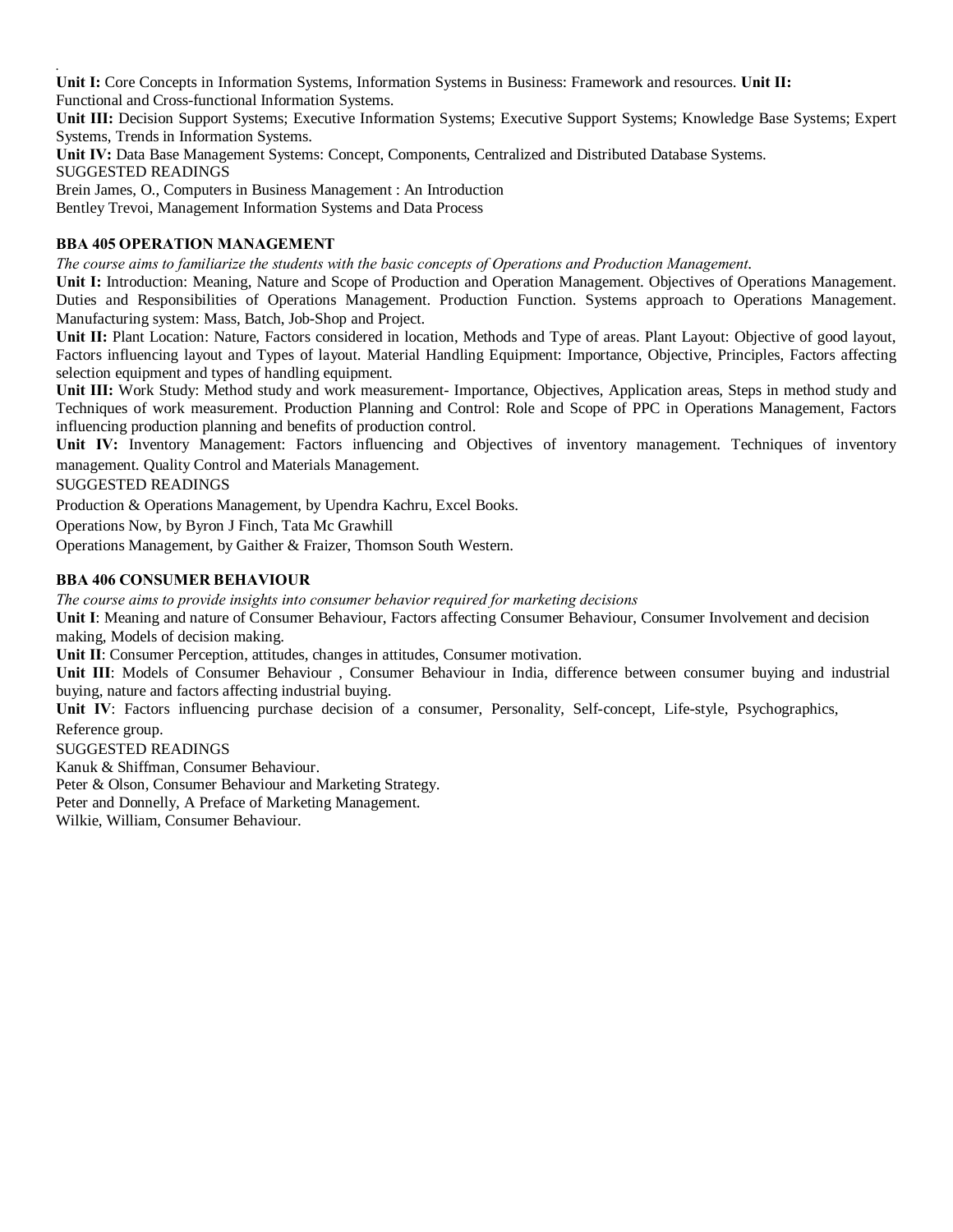# **BBA Semester V (Syllabus)**

# **BBA 501 E- COMMERCE**

*The subject aims to familiarize the student with the basic concept of e-commerce and to provide him/her with the knowledge of planning, scheduling and controlling a successful e- business.*

Unit I: Framework for understanding e- business: Introduction to e- commerce, Environmental forces affecting planning and practice, Ethical, legal and social concerns.

Unit II: Developing e- Business Frame work: Developing e- Business Models, Introduction to Internet, www. Concepts, Building of e- commerce websites, software hardware and tools.

Unit III: Planning, Implementing and Controlling of e-Business: Creating the Marketing Mix, Organizational and Managerial issues, Financial Planning and Working with Investors, Implementation and Control of the e-Business Plan.

**Unit IV:** Understanding of Key terms of E- Commerce: Electronic Commerce & Banking, Electronic Payment Systems, Electronic Payment Technology, On-line credit card, E- Commerce Security.

SUGGESTED READINGS

E-Commerce : Bharat Bhaskar

E-Commerce: The cutting edge of business : K. Bajaj & D. Nag

E-Commerce : Ritendra Goel

## **BBA 502 FINANCIAL SERVICES**

The subject aims to provide the basic insights into the different types of financial services and the regulatory prescriptions for the same..

Unit I: Introduction to financial services. Fund and fee based services, Utility and significance; NBFCs.

**Unit II**: Leasing and Hire Purchase

Unit III: Factoring, Bill Discounting, Credit card services

**Unit IV:** Merchant Banking and advisory services; IPOs.

## SUGGESTED READINGS

P. Chandra, Financial Management

J. Vanhorne, Financial Management & Policy

## **BBA 503 Insurance and Risk Management**

It will help the students to learn the basics and fundamentals of insurance principles and practices being practiced in the insurance industry. The knowledge in this field of insurance may help the students to adopt this as a career.

**Unit I** Introduction: History of insurance in general and in India in particular. Basic nature of insurance. Definition of insurance. Comparison of Life Insurance with other forms of insurance. Principles of contract and its applicability to the valid insurance contract. **Unit II** Principles of Life insurance and its impact on insurability. Morality tables and its kind. Basic elements in computation of premium. Peculiarities of life insurance product and the classification Nature of group insurance and types of group Insurance covers Policy claims and its procedures for settlement of various type of claims. Policy document and its various components including conditions and privileges under the policy.

**Unit III** Study of various proposal and policy forms used in general Insurance Scope of coverage of fire insurance and Marine insurance, Motor insurance Various kinds of miscellaneous insurances Describe classes of insurances requiring specialized knowledge i.e industrial all risk insurance, aviation insurance, oil and gas insurance Regulatory provisions under Insurance Act 1938, and IRDA Act 1999. Underwriting practice and procedures, types and classification of hazards

Unit IV Basic concept of risk, classification of risks, and process of risk management. Identification and evaluation of risk 6 risk analysis. Risk control 6 loss prevention and its importance. Risk financing and transfer of risks, Risk retention and its importance/basis of reinsurance.

## **REFRENCES:**

Books published by Insurance Institute of India.

*"Life Insurance*", - By Kenneth Black (Jr.) and Harold Skipper (Jr.),

"Fundamentals of Risk and Insuranceö, by Emmett J. Vaughan, Therase Vaughan

 $\delta$ Principles of Risk management and Insuranceö, by George E. Rejda

# **BBA 504 RETAIL & RURAL MARKETING**

*The course aims to familiarize the students with the basic concepts of Rural Marketing, the nature of the Rural Consumer, and marketing of agricultural inputs and produce.*

**Unit I:** Retailing: Role, Relevance & Trends, characteristics of Retailing, The changing face of Retail Industry in India, Retail Market Segment: Market Segmentation, Targeting & Positioning, Kinds of Market and Dimensions of Segmentation.

**Unit II:** Retailing Strategy: Location- Types, Importance and determining factors, Product and Merchandise Strategies, Retail Space and Ambience Management Strategies, Retail Pricing & Promotion Strategies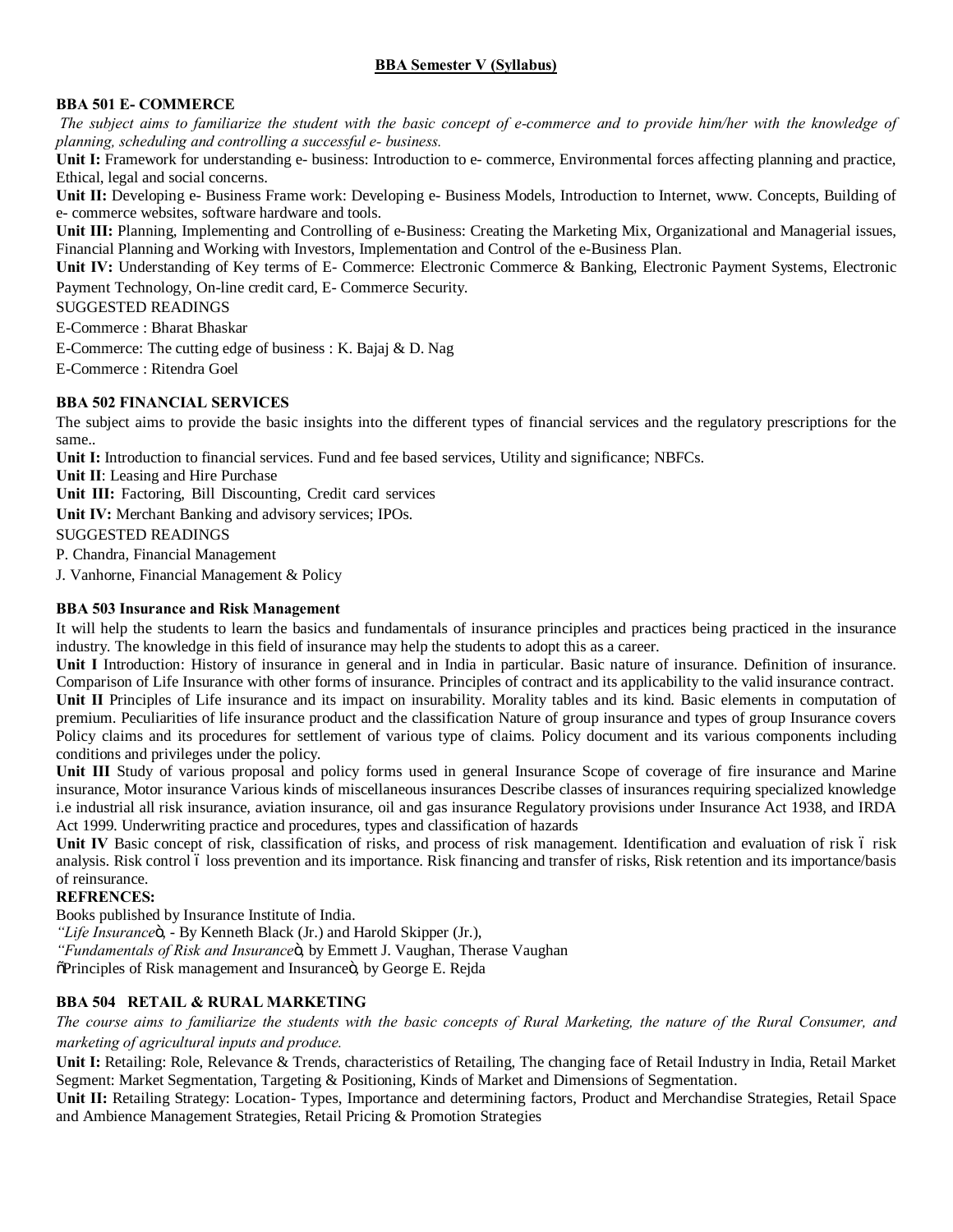**Unit III:** Definition of Rural Marketing, Indian Rural Market, Environment: Population and its locations, occupation pattern, expenditure pattern, infrastructure facilities. The Rural Consumer: Characteristics, factors influencing his purchase decision, Rural demand: Nature, types of requirements, hierarchy of markets and rural market index, Problems in rural marketing.

**Unit IV:** Marketing of Consumable inputs and durable inputs: Marketing of Consumables and Durables: Composition of Products, Price, distribution, promotion, product redesign or modification needs. Rural Marketing Strategies: Rural Market Segmentation, Strategies on product, price, promotion and distribution.

#### SUGGESTED READINGS

Diamond Allen, Fashion Retailing, Delmar Pub. Levy, M. and Barton A. Weitz Retailing Management, Irwin, London Morgenstein, M. and Harriat Strongin, Modern Retailing, Prentice Hall Gopalaswamy, T.P. 6 Rural Marketing, Wheeler. Sukhpal Singh, Rural Marketing Management,Vikas. Samiuddin et.al. (Ed.), Rural Marketing, National. Sanal Kumar, Rural Marketing, Response Books. Raja Gopal, Rural Marketing, Rawat.

## **BBA 505 TAXATION LAWS**

*The objective of this course is to acquaint the students with the legal framework of taxation affecting business plans, profits and liabilities of business.*

**Unit I:** Important Definitions, Concepts of Income, Exempted incomes, Residential Status and Tax Liability.

**Unit II:** Heads of Income - Income from Salaries, Income from House &Property, Profits and gains of a business or profession, Capital Gains, Income from other sources.

**Unit III:** Individual Assessment, Assessment procedure, Set off and Carry Forward of losses, Clubbing of Income, Income 6 Tax authorities and their powers.

**Unit IV:** Wealth Tax- exemptions, Deemed wealth, Calculation of wealth tax liability, Assessment procedure.

SUGGESTED READINGS

Income Tax Law & Practice, by Mehrotra, H.C.

Direct Taxes, by Prasad, Bhagwati

Income Tax Guide, by Singhania, V.K.

Simplified Approach to Income Tax, by Girish Ahuja & Ravi Gupta

## **BBA 506 MANAGING PERSONAL FINANCE**

**Objective: The course aims to prepare students for planning and managing their finances ensuring economic independence and growth of wealth.**

**Unit- 1**

Personal Financial Basics, Time Value of Money, Financial Aspects of Career Planning, Money Management Strategy: Statements and Budgeting, Planning Your Tax Strategy

Unit-2

MANAGING YOUR PERSONAL FINANCES: Savings Plans and Payment Accounts, Introduction to Consumer Credit, Choosing a Source of Credit: The Cost of Credit Alternatives, Consumer Purchasing Strategies and Legal Protection Unit-3

INVESTING YOUR FINANCIAL RESOURCES :Investing Fundamentals, Investing in Stocks, Investing in Bonds, Investing in Mutual Funds, Investing in Real Estate and Other Investment Alternatives ,The Housing Decision: Factors and Finances. Unit-4

INSURING YOUR RESOURCES: Property and Motor Vehicle Insurance, Health, Disability, and Long-Term Care Insurance, Life Insurance, CONTROLLING YOUR FINANCIAL FUTURE: starting Early: Retirement Planning, Estate Planning **Suggested Readings:**

Jack Kapoor, Les Dalbay, Robert J. Hughes Personal Finance

Jack Kapoor-personal Finance, TMH

Shaikh M W- Personal Finance

Lokatia RN- Tax smart personal investment A-Z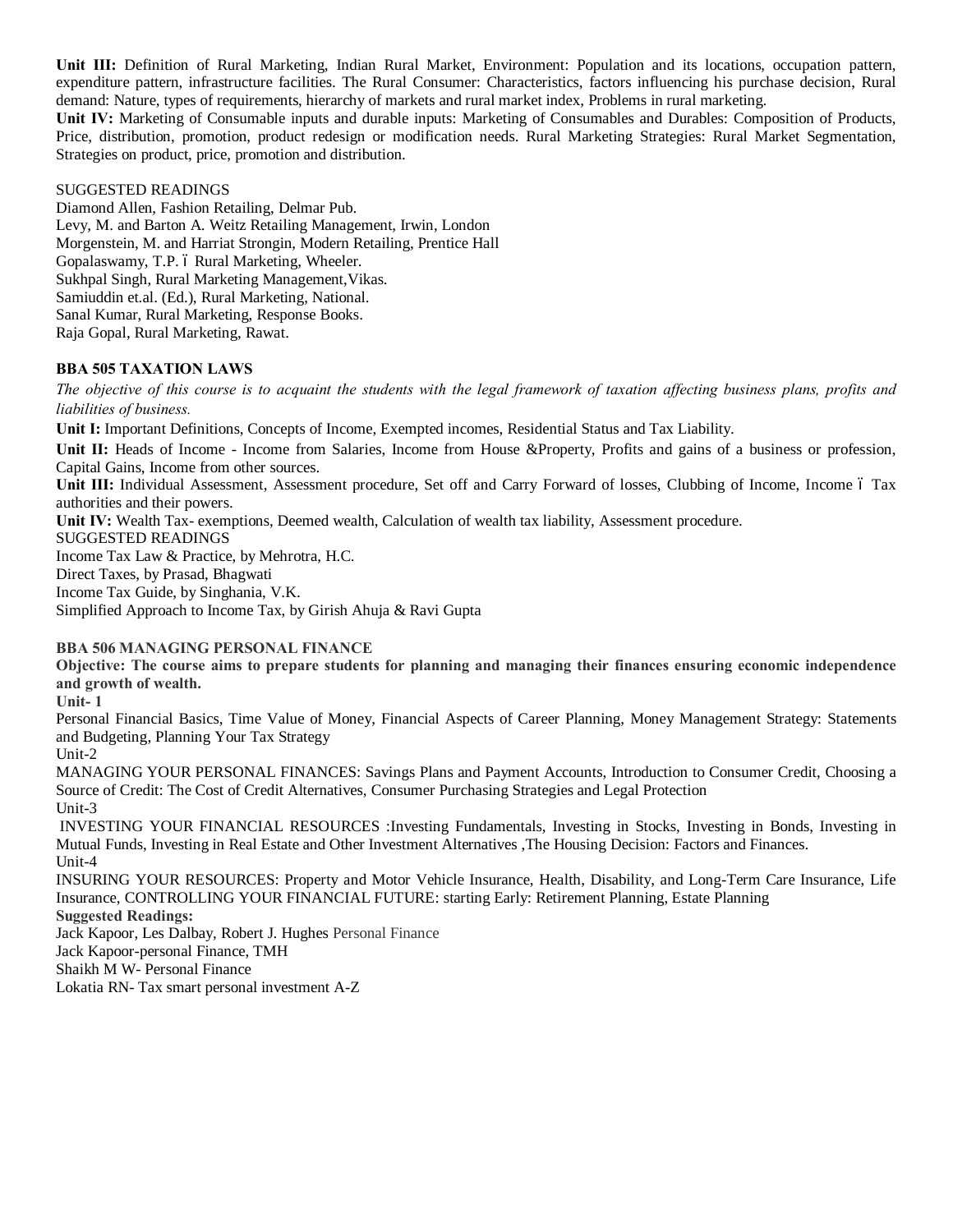# **BBA Semester VI (Syllabus)**

## **BBA 601 BUSINESS POLICY**

*This subject aims to provide conceptual and analytical skills to the students for accessing the environmental & competitive opportunities along with fulfilling the objectives of concepts in knowledge, situations, and relevant attitudes.*

**Unit I:** Strategic Management. Concept of Strategy, Dimension of strategic decision, Levels of strategy, Strategy making modes, Overview of process of strategic planning & management.

Unit II: Mission,, vision, objective setting, Business definitions, Summary statement of strategy, Deducing strategy from action & endeavours.

Unit III: Formulation of strategy, Components of environment & Environmental analysis, Analysis of internal capabilities using different approaches, Strengths, Weakness, Opportunities, Threats (SWOT Analysis).

**Unit IV:** Strategic alternatives for growth, stable, combinations & international strategies. Choice of Strategy, Generic Business Strategies, Portfolio Analysis, Overview of Implementation Aspects,

SUGGESTED READINGS

- 1. Kazmi, Azhar Business Policy
- 2. Keneth, A. Andrews Concept of Corporate Strategy
- 3. Igor, M. Ansoff Business Strategy
- 4. Christensen Business Policy Text and Cases
- 5. Gluhck, William F. Business Policy Strategy
- 6. R.M. Srivastava Corporate Strategy and Planning

## **BBA 602 COMPANY LAW**

*The subject aims to familiarize the students with the regularity frame work for formation, incorporation issue of capital and management of a company as per the Indian Companies Act.*

Unit I: Definition & nature of Company, types of Companies, formation of Companies, Liability of promoters, Incorporation of Companies, Commencement of business

**Unit II:** Memorandum of Association (MOA), Contents, Doctrine of Ultravires, Articles of Association (AOA), Doctrine of Indoor Management & exceptions to it

Unit III: Prospectus, Statements in view of prospectus, Mis-statement & their remedies, Share capital, Allotment of shares - definition of share, Share warrant, Share certificate, Difference between share & stock, Calls on shares, Types of shares, Voting rights, Right issues.

Unit IV: Management of Company, Appointment of directors, Legal Position, Duties & liabilities & Powers, Company Meetings-Statutory, Annual general meeting, extraordinary meeting, meeting of BOD, Guidelines for managerial remuneration, Quorum for different meetings, Kinds of resolutions, Provisions regarding borrowing, & issue of debentures, dividend and bonus shares, Notes on binding up.

SUGGESTED READINGS : Sherlerkar - Company Law and Secretarial Practice

Avtar Singh - Company Law

## **BBA 603 ENTREPRENEURSHIP**

*The subject aims to familiarize the students with the concept of Entrepreneurship and with the establishment and management of a new enterprise.*

**Unit I:** Entrepreneurship: Definitions and core elements, Process of Entrepreneurship, Entrepreneurial Competencies, Barriers to Entrepreneurship, Identification of business opportunities.

**Unit II: Establishment** of a new enterprise, Choice of product, Market Assessment, Selection of Technology, Selection of Site, Organizational and Ownership Structure.

**Unit III**: Preparation of Business Plan, Financing the new enterprise, Financial Management for new ventures, Source of Finance.

**Unit IV:** Marketing Management in a new enterprise, Human Resource Management in a new enterprise, Operations Management in a new enterprise.

## **BBA 604 INTERNATIONAL BUSINESS**

*The subject aims to familiarize the students with the concept of international business, the organizations engaged in global business, Indian export documentation and implications of global trade on India.*

**Unit I**: Historic view point of international business, Introduction and concepts of the modern international business, Domestic and international business comparison and contrast with advantages and disadvantages of both, Regional blocks: NAFTA, SAFTA, ASEAN, SAARC types, roles, functions and their effect on emerging global business environment.

Unit II: GAAT and WTO - structure, functions and roles in the current international business scenario, the modern world reasons for venturing into international business, Factors and variables involved in international business. International business strategies and entry modes and techniques. Indian and world MNCs with their merits and demerits.

**Unit III:** Comparison and contrast between domestic and international marketing, Advantages of international marketing, various